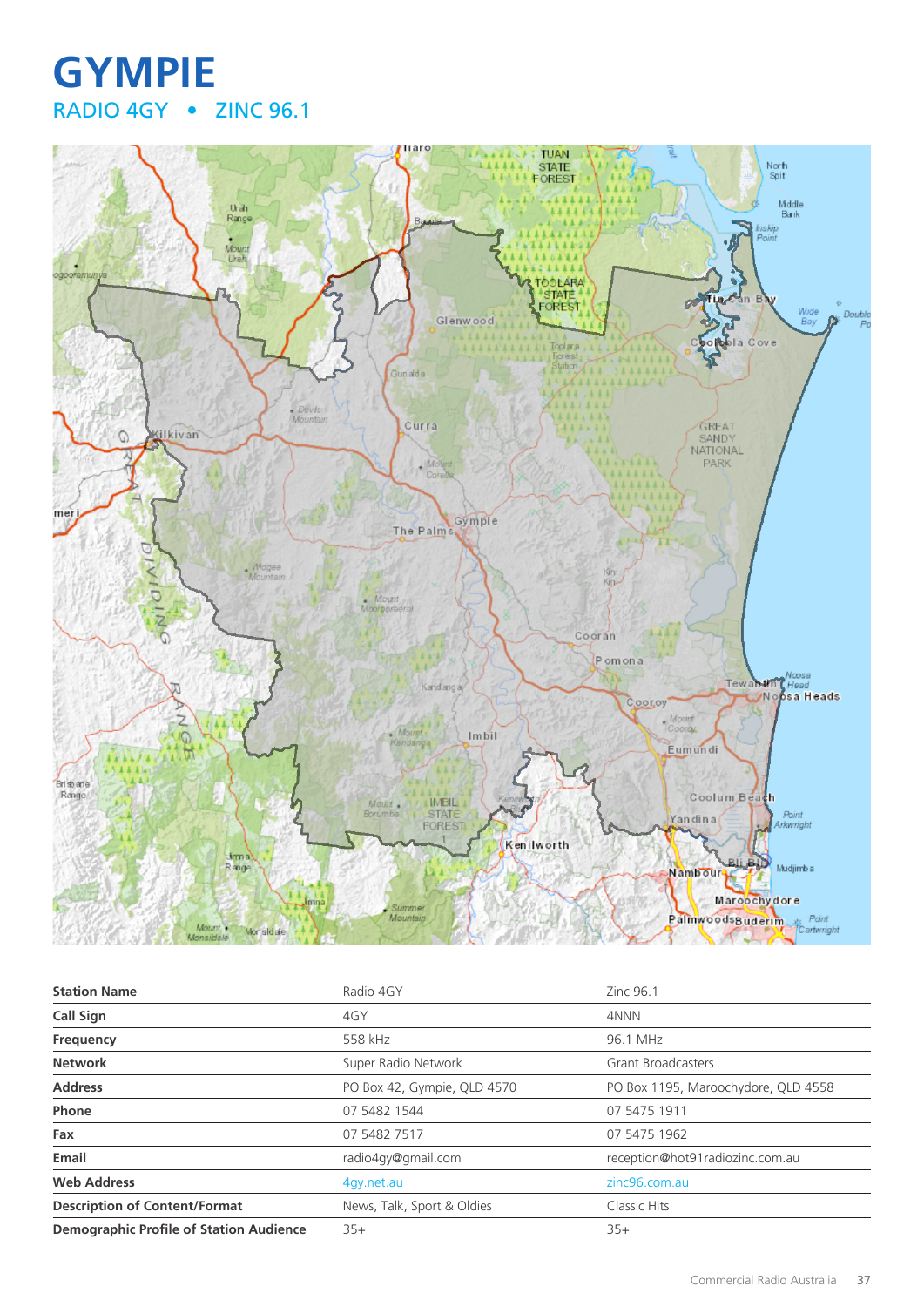# **GYMPIE**

Radio 4GY and Zinc 96.1 cover a significant portion of southeast Queensland, from Noosa and the northern half of the Sunshine Coast to the more traditional farming areas around Gympie. 4GY and Zinc 96.1 FM Noosa are licensed to service a relatively large market of over 146,000 people.

In comparison to the 2011 census, the population within the radio licence area of Gympie/Noosa has increased by 8.71% to 146,289. Over 58% of the population is aged 40 years and over. The birthplace for 81% of the population was Oceania including Australian, New Zealander, Indigenous and Islander persons.

Of the 26,642 people attending an educational institution, 46% were in infants or primary, 36% were attending a secondary educational institution, 12% attending University or another tertiary institution and 6% attending TAFE. Of the 58,578 people who already have a tertiary qualification, 30% have a degree and 70% have a certificate, diploma or another tertiary qualification.

Of the total dwellings (54,496) in Gympie/Noosa, 37% are owned outright and 33% are mortgaged. Private rental properties represent 24% of total dwellings. 24% of the total households (54,355) in Gympie/Noosa have a household income range between \$21,000 – \$41,999pa, 18% between \$42,000 – \$77,999pa, 11% between \$78,000 – \$103,999pa, and 21% over \$104,000pa.

All major banks, car dealers, fast-food restaurants, hardware/home improvement stores, and an extensive selection of national retail, chain and independent stores are represented in the region.

#### **AGRICULTURE**

The district is a major producer of pineapples and sugar cane, particularly around the coast. There are more than 537 thousand orchard fruit and nut trees, and over 341 thousand kilograms of avocados were produced.

The Gympie radio licence area also holds over 64 thousand beef cattle and 17 thousand dairy cattle.

#### EMPLOYMENT

The majority (51%) of the labour force of 64,550 is employed full time. The main industries of employment are:

- Wholesale Trade/Retail Trade/Accommodation and Food Services;
- Education and Training/Health Care and Social Assistance; and
- Manufacturing/Electricity Gas Water and Waste Services/Construction.

The inland areas around Gympie are primarily farmland. The coastal region on the Sunshine Coast revolves around tourism. The coastal section has developed a strong retail sector to cater to the needs of holidaymakers.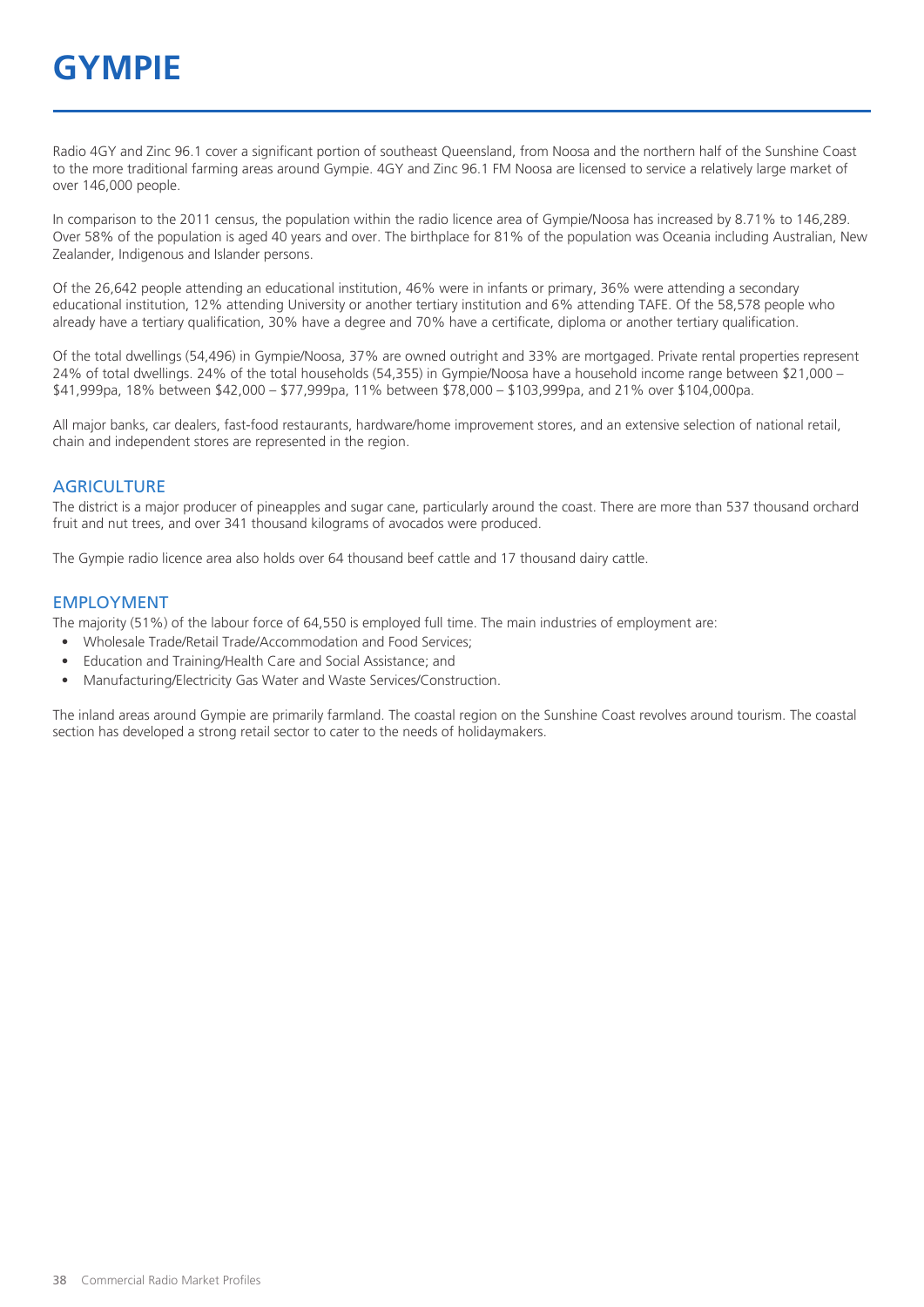# **GYMPIE**

### AGE COHORTS

| Age                   | Male   | Female | <b>Total</b> | <b>Market</b><br>population |
|-----------------------|--------|--------|--------------|-----------------------------|
| $10 + \gamma$ ears    | 63,190 | 66,241 | 129,431      | 88.48%                      |
| 0-9 years             | 8,713  | 8,145  | 16,858       | 11.52%                      |
| $10-17$ years         | 7,598  | 7,229  | 14,827       | 10.14%                      |
| 18-24 years           | 4,262  | 4,024  | 8,286        | 5.66%                       |
| 25-39 years           | 9,916  | 10,905 | 20,821       | 14.23%                      |
| 40-54 years           | 14,978 | 16,758 | 31,736       | 21.69%                      |
| 55-64 years           | 11,008 | 11,766 | 22,774       | 15.57%                      |
| 65-74 years           | 9,985  | 9,736  | 19,721       | 13.48%                      |
| 75+ years             | 5,443  | 5,823  | 11,266       | 7.7%                        |
| Total 2011 population | 66,294 | 68,276 | 134,570      |                             |
| Total 2016 population | 71,903 | 74,386 | 146,289      | 100%                        |
| % change 2011-2016    |        |        | 8.71%        |                             |

#### LABOUR FORCE

| <b>Employment classification</b> | Total  | Labour force |
|----------------------------------|--------|--------------|
| Full-time employed               | 32,654 | 50.59%       |
| Part-time employed               | 23,666 | 36.66%       |
| Not stated employed              | 3.266  | 5.06%        |
| Unemployed                       | 4.964  | 7.69%        |
| <b>Total labour force</b>        | 64,550 | 100%         |

### HOUSEHOLD INCOME

| Income range (pa)       | Total  | Occupied<br>dwellings |
|-------------------------|--------|-----------------------|
| $$0 - $7,749$           | 921    | 1.69%                 |
| $$7,750 - $20,999$      | 2,810  | 5.17%                 |
| $$21,000 - $41,999$     | 13,203 | 24.29%                |
| $$42,000 - $77,999$     | 14,157 | 26.05%                |
| $$78,000 - $103,999$    | 6,191  | 11.39%                |
| $$104,000 - $129,999$   | 4,551  | 8.37%                 |
| $$130,000 - $155,999$   | 2,585  | 4.76%                 |
| $$160,000 - $181,999$   | 1,410  | 2.59%                 |
| $$182,000 - $207,999$   | 1,121  | 2.06%                 |
| $$208,000+$             | 1,669  | 3.07%                 |
| Not stated              | 5,737  | 10.55%                |
| <b>Total households</b> | 54,355 | 100%                  |

#### FAMILY STRUCTURE

| <b>Type of family</b>         | <b>Total</b> | <b>Total families</b> |
|-------------------------------|--------------|-----------------------|
| Couple families - Children    | 15,100       | 37.15%                |
| Couple families - No children | 18,904       | 46.51%                |
| Single parents                | 6.377        | 15.69%                |
| Other families                | 263          | 0.65%                 |
| <b>Total families</b>         | 40,644       | 100%                  |

## **OCCUPATION**

| <b>Employment classification</b>                                     | Total  | <b>Occupations</b> |
|----------------------------------------------------------------------|--------|--------------------|
| Managers/Professionals                                               | 18,057 | 30.18%             |
| Technicians & trade workers/<br>Community & personal service workers | 16,844 | 28.15%             |
| Clerical & administrative workers                                    | 6,946  | 11.61%             |
| Sales workers                                                        | 6.344  | 10.6%              |
| Machinery operators & drivers/Labourers                              | 10.754 | 17.97%             |
| Not stated                                                           | 889    | 1.49%              |
| <b>Total</b>                                                         | 59,834 | 100%               |

#### INDUSTRY

| Industry                                                                                                      | Total  | Workforce |
|---------------------------------------------------------------------------------------------------------------|--------|-----------|
| Agriculture, forestry & fishing                                                                               | 2,335  | 3.94%     |
| Mining                                                                                                        | 916    | 1.54%     |
| Manufacturing/Electricity, gas, water &<br>waste services/Construction                                        | 10,417 | 17.56%    |
| Wholesale trade/Retail trade/<br>Accommodation & food services                                                | 13,436 | 22.65%    |
| Transport, postal & warehousing/<br>Information, media & communications                                       | 2,604  | 4.39%     |
| Financial & insurance services/<br>Rental hiring & real estate services/<br>Administration & support services | 4.751  | 8.01%     |
| Professional scientific & technical services                                                                  | 3,163  | 5.33%     |
| Public administration & safety                                                                                | 2,466  | 4.16%     |
| Education & training/Health care &<br>social assistance                                                       | 13,123 | 22.12%    |
| Arts & recreation services                                                                                    | 874    | 1.47%     |
| Other services                                                                                                | 2,417  | 4.07%     |
| Not stated                                                                                                    | 2,820  | 4.75%     |
| Total                                                                                                         | 59,322 | 100%      |

#### ANNUAL HOUSEHOLD EXPENDITURE

| <b>Product or service</b>            | $$000's$ (pa) |
|--------------------------------------|---------------|
| Food & non-alcoholic beverages       | 625,583       |
| Alcoholic beverages                  | 90,059        |
| Clothing & footwear                  | 114,955       |
| Household furnishings & equipment    | 150,429       |
| Furniture & floor coverings          | 45,908        |
| Household appliances                 | 38,303        |
| Household services & operation       | 127,656       |
| Medical care & health expenses       | 223,713       |
| Motor vehicle purchase               | 156,577       |
| Motor vehicle running costs          | 395,092       |
| Recreation                           | 467,711       |
| Recreational & educational equipment | 116,942       |
| Holidays                             | 205,063       |
| Personal care                        | 79,105        |